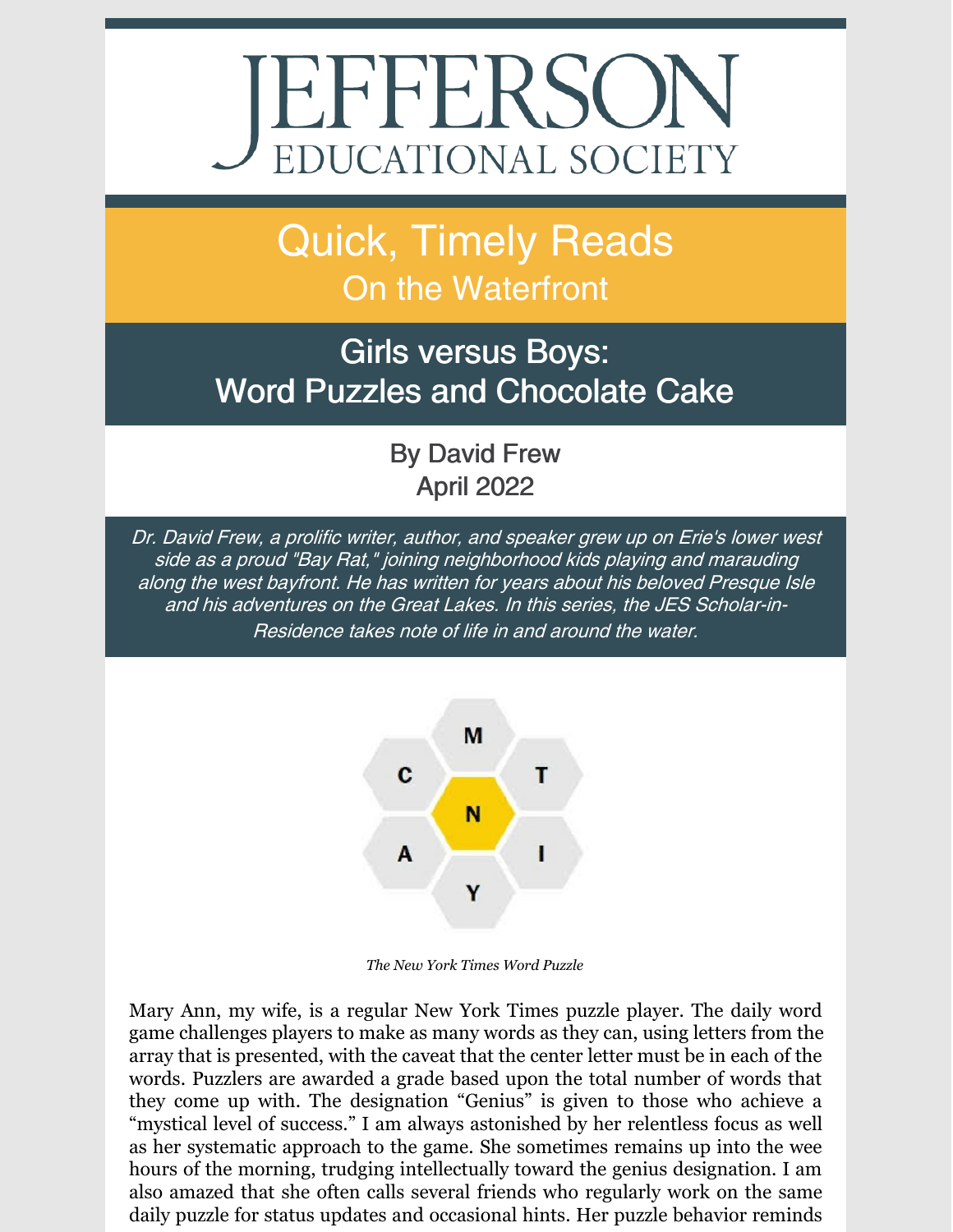me of one of the many dark times of my academic career. Grade school spelling exercises.

During the middle years of my primary schooling, the Sisters at my parochial school would traditionally roll out an annual word puzzle near the end of winter. Perhaps they were out of things to do. The spring puzzle contest involved the challenge of constructing as many words as possible from the letters in that year's designated puzzle, anchor word. A name or phrase, such as "George Washington," or "The Civil War" would be written on the blackboard on a Friday, after which students were challenged to identify and list as many words as they could create from the letters. For example, the words "ton," "wash," and "to" could be found within George Washington. Final submissions were due the following Monday and naturally there was to be a prize. The winner would be awarded a large piece of chocolate cake on Monday afternoon, which he or she could eat during class. The second-place winner would receive a smaller piece of cake. Third and additional places were to be awarded nothing. Nada!

This was one of the powerful lessons imbedded in Catholic school education during those days. "There were winners and losers, and losers did not get consolation prizes." But they were allowed to watch while the first- and secondplace winners ate their pieces of cake. And gloated.



*St. Andrew School, scene of the great spelling-word contest, has recently been transitioned from a grade school to a social service agency.*

Admittedly, spelling was not one of my strengths. I never lasted beyond the second round of the annual fall spelling bee. When word choices expanded to five letters or more, I was usually finished. But carving a proper name up onto smaller words, with the help of a dictionary, seemed like a doable objective. And for the first few years I literally threw myself onto the task. Motivated mostly by the cake, of course. After losing badly the first year, I devised a clever organizational system for year two. I wrote all the letters from the target word in alphabetical order on individual sheets of lined yellow paper and began brainstorming (and opening the dictionary to that letter). The "George Washington" target, for example, yielded 12 uniquely different letters: A, E, G, H, I, and so on. Then I focused on finding all the possible words that began with each particular letters: "A" ash, "E" Egg, "G" go, and so on. A brilliant strategy! As I toiled away, I asked for advice from parents and others. I was determined to win a piece of chocolate cake. And I improved significantly. The second year I advanced from 35th place out of a class of 50 to 25th position with an impressive submission of 31 words. Better, but still no cake. Several girls from the class had tied for first place and another group of girls had tied for second. Hmm?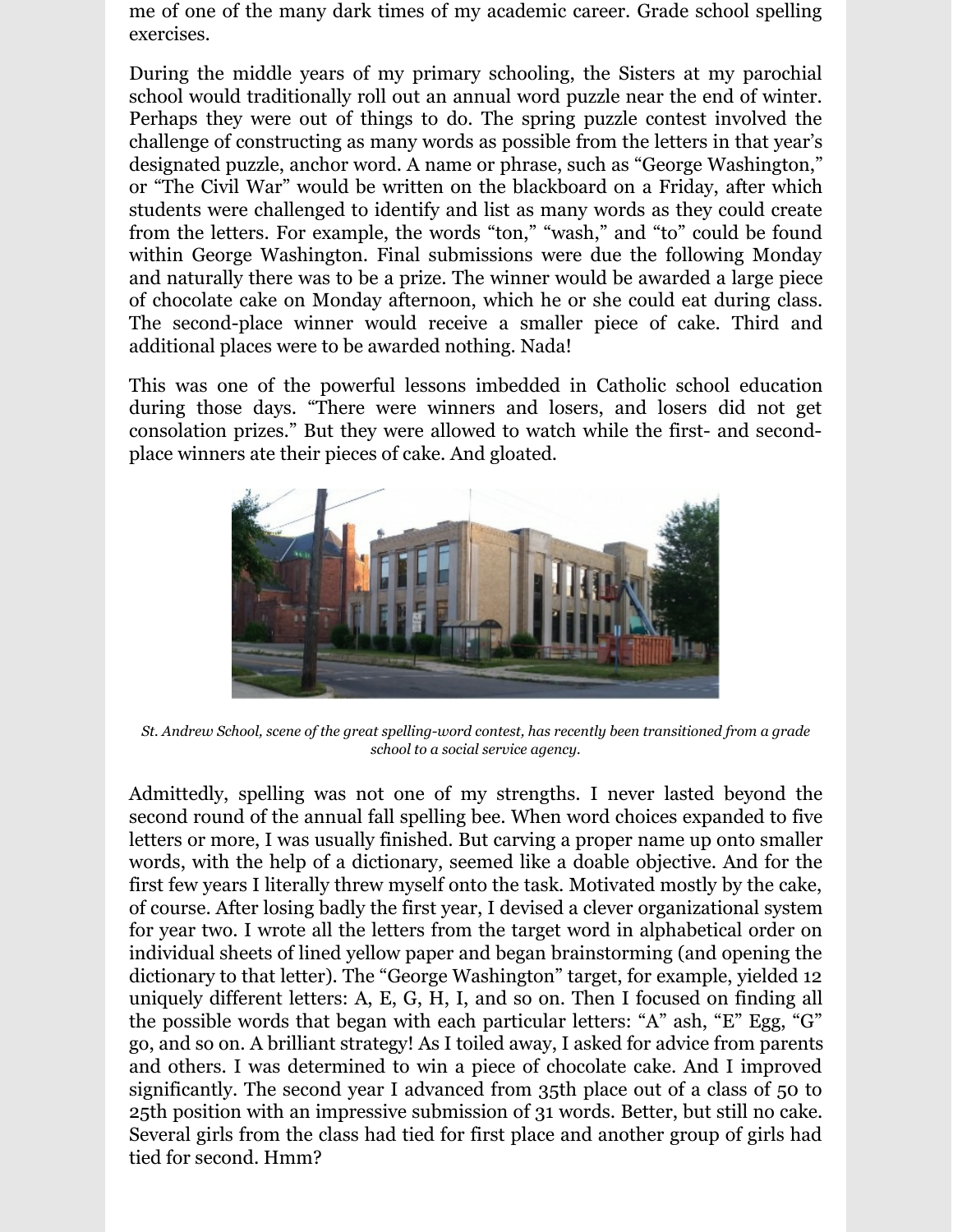

*Chocolate cakes were provided by volunteer parents, whose intentions were to help motivate us kids to* learn. There were more than enough cakes to serve everyone, including the losers, but that never happened. *What kind of learning lesson would it be if losers were given cake?*

By the third contest year, something finally began to dawn on me. First prize during year one had been awarded to 21 girls who had tied after submitting an astonishing number of words. Something like 75 words. All those girls somehow had the very same number of words? Second place was also a tie. Several (17) girls had found 73 words. Another statistical coincidence? Third place (no cake) was awarded to a boy who had identified a paltry 26 words. And he was the smartest of all of us boys! That was the year I tracked down a grand total of 23 words, however two were disqualified by the judging committee. No boy ever won or placed during the three-year history of the contest. Were the girls really that much smarter than us? I wasn't sure but I did give up. Apparently, I was just a cakeless loser.



Decades later as a graduate student in a "psychology of problem solving" class, I stumbled onto something that made me wonder about those contests. There was an entire literature about how children approach problems and one of the more interesting substrains in the research involved gender differences. When presented with problems, girls tend to organize into cooperative teams. Boys are exactly the opposite. They interpret such challenges as individualized competitive opportunities and usually go off individually, trying to out-compete each other. Major epiphany! Those grade school girls were not really smarter than us boys, they were just clever. After class that day, I went to the university cafeteria and ordered a piece of chocolate cake. I might not have been smart, but I had figured out a way to get a piece of cake. Problem solved in the short run, but the next day's class was to be psychotherapy.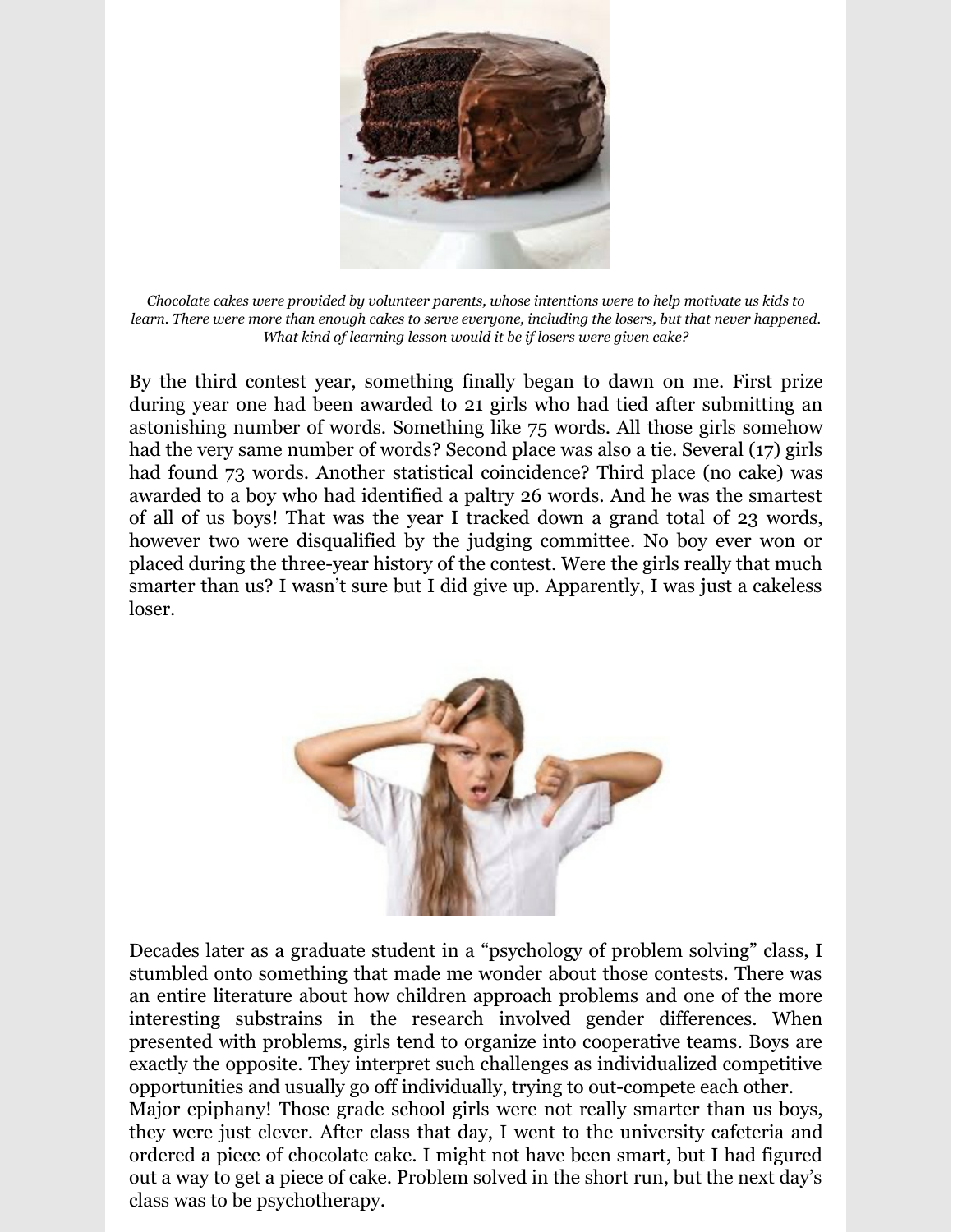**Subscribe to JES [Publications](https://lp.constantcontactpages.com/su/OYSOPRt/PublicationsSubscription?source_id=0f8ede0d-27ab-4873-8465-afd0ef7b0517&source_type=em&c=) Emails! [Subscribe](https://lp.constantcontactpages.com/su/TXbaxH2/BookNotesSubscription?source_id=0f8ede0d-27ab-4873-8465-afd0ef7b0517&source_type=em&c=) to Book Notes Emails!**

Accidental Paradise Available at TRECF!

Accidental Paradise by Dr. David Frew and Jerry Skrypzak



The beautiful book on Presque Isle published by authors David Frew and Jerry Skrypzak – "Accidental Paradise: 13,000-Year History of Presque Isle" – is on sale at the Tom Ridge Environmental Center's gift shop and through a special website, [AccidentalParadise.com](http://r20.rs6.net/tn.jsp?f=001EIJ4bWInbAgZbfubFkRC6CJbiNPBnDNmlUevQbPeCp1CHyPy1PudVT_GBGMKCgQkI5_hxwzW8RAuM_JPgy-OW4cwbEtSpi2bXvIzjjPOzDvf5Za4YQ6DXvK7wLRR56asG7Ya4wMn-TbrCz2fsITPjg==&c=WAaU3N0-L4YGB3ynOn-kUkgM_yiuLjPWr84Za7eXf1C6hqLg9eYUwQ==&ch=CjD0a-KMcO9BAvzxTmthj-rGDyoqC43eKwiy7Xv9UvzdH29THLJyEw==).

The book, priced at \$35 plus tax and shipping, can be ordered now through the website sponsored by the TREC Foundation, **[AccidentalParadise.com](http://r20.rs6.net/tn.jsp?f=001EIJ4bWInbAgZbfubFkRC6CJbiNPBnDNmlUevQbPeCp1CHyPy1PudVSoSqIsYDhcA2SVqGDFbvwXgwDL8Czp1wjUocXtAllu6z186Q0Y8g_KhSkRdZX9w7zBMb3-ovne_jE0DF8YyX2sBzca0-7AbuWORKrz902cn9WpYIdN3_Ho=&c=WAaU3N0-L4YGB3ynOn-kUkgM_yiuLjPWr84Za7eXf1C6hqLg9eYUwQ==&ch=CjD0a-KMcO9BAvzxTmthj-rGDyoqC43eKwiy7Xv9UvzdH29THLJyEw==).** 

Presque Isle Gallery and Gifts on the main floor of TREC, located at301 Peninsula Drive, Suite #2, Erie, PA 16505 will also handle sales *daily from 10* a.m. to 4 p.m.

For more information, send an email toaperino@TRECF.org.

To watch "Accidental Paradise: Stories Behind The Stories" click [here](http://r20.rs6.net/tn.jsp?f=001EIJ4bWInbAgZbfubFkRC6CJbiNPBnDNmlUevQbPeCp1CHyPy1PudVSoSqIsYDhcADYmNoBPGxBZ1-4y1KleSguYPYDvB1zSMRerJBfcuaLH0e3z_VX77sufLH-MJ5RyfuLkHkTbnhg5-strVFZTtBg==&c=WAaU3N0-L4YGB3ynOn-kUkgM_yiuLjPWr84Za7eXf1C6hqLg9eYUwQ==&ch=CjD0a-KMcO9BAvzxTmthj-rGDyoqC43eKwiy7Xv9UvzdH29THLJyEw==).

#### ABOUT THE AUTHOR

Historian and author David Frew, Ph.D., is a Scholar-in-Residence at the JES. An emeritus professor at Gannon University, he held <sup>a</sup> variety of administrative positions